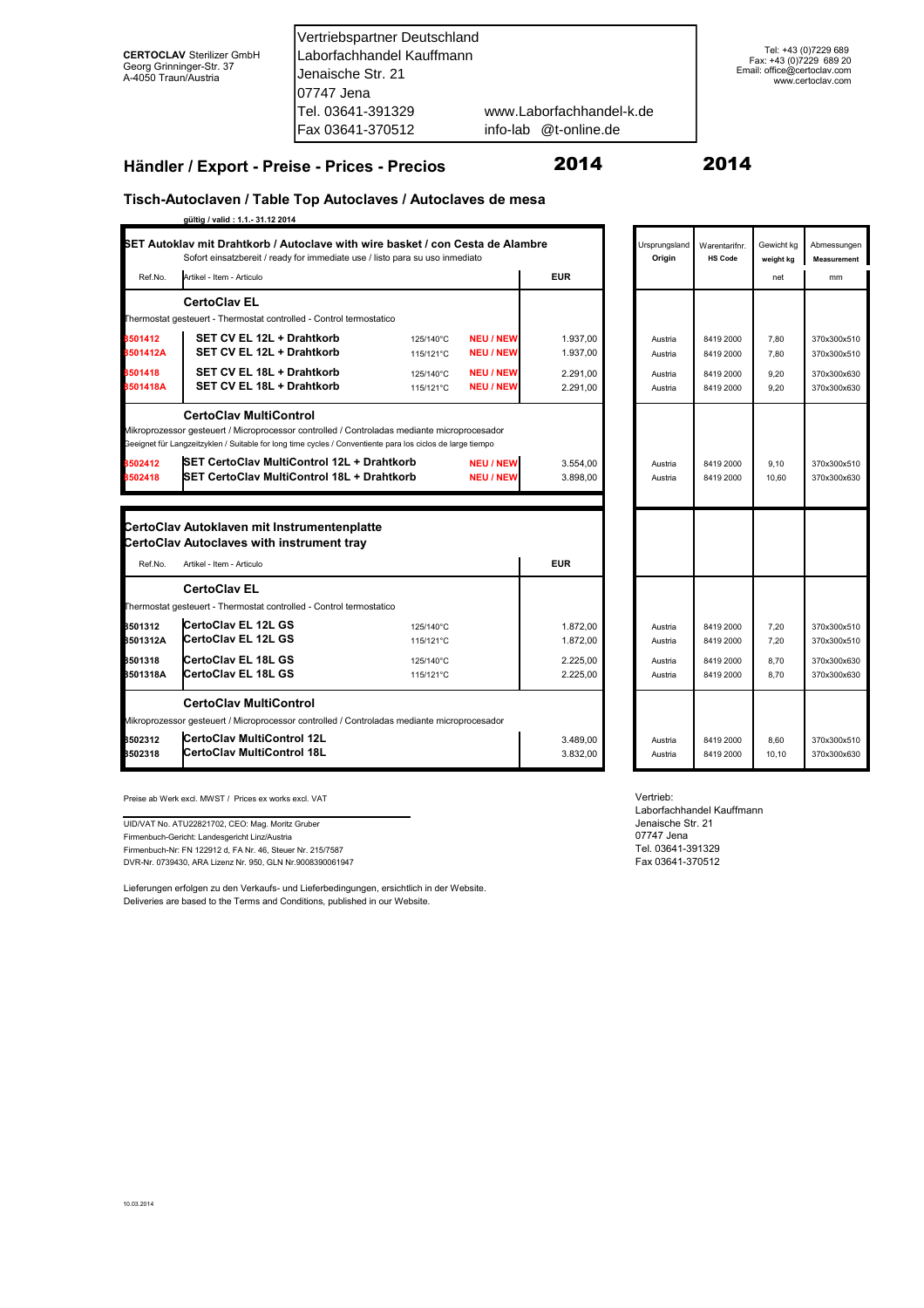### **Händler / Export - Preise - Prices - Precios**

2014 2014

**gültig / valid : 1.1.- 31.12 2014**

**CertoClav Zubehör - Accessories - Accesorios**

#### **für Autoklaven / for Autoclaves CV EL + MultiControl**

| Ref.No. | Artikel - Item - Articulo                                                                                                                                                                                                                                                                    | Material                                                              |                            | <b>EUR</b><br>ab Werk<br>ex works<br>desde fábrica<br>excl. MwSt./VAT | Ursprungsland<br>Country of Origin | Warentarifnr.<br><b>HS Code</b> | Gewicht kg<br>weight kg<br>net | Abmessungen<br><b>Measurement</b><br>mm |
|---------|----------------------------------------------------------------------------------------------------------------------------------------------------------------------------------------------------------------------------------------------------------------------------------------------|-----------------------------------------------------------------------|----------------------------|-----------------------------------------------------------------------|------------------------------------|---------------------------------|--------------------------------|-----------------------------------------|
| 8583010 | Drahtkorb mit Henkel<br>Wire basket with handle<br>Cesta de Alambre<br>Panier mètallique<br>ø innen 225 mm x 170 mm, Maschenweite - Mesch 1/4 inch                                                                                                                                           | Edelstahl 18/10<br>Stainless Steel 18/10<br>Inox 18/10<br>Acier 18/10 |                            | 130.00                                                                | China - 2012                       | 7326 2000                       | 0.50                           | 225 x 225 x 225                         |
| 1252203 | Instrumentenplatte CertoClav NEU mit 3 Füßen<br>Instrument tray CertoClav NEW with 3 feet<br>Bandeja de instrumentos CertoClav con 3 pies<br>Plateau á instruments CertoClav avec 3 pieds                                                                                                    | Aluminium<br>ø 225 mm x 40 mm                                         |                            | 25.60                                                                 | China                              | 7616 9990                       | 0.14                           | ø 225 x 40                              |
| 1260000 | <b>IUSB Stick</b><br><b>JSB Stick</b>                                                                                                                                                                                                                                                        |                                                                       | <b>NEU</b><br><b>NEW</b>   | 293.00                                                                | <b>DE</b>                          | 8523 5993                       | 0.01                           | Polybag                                 |
| 1250365 | Schnittstellenkabel MultiControl für serielle Schnittstelle, 2,5 m<br>Interface cable MultiControl for serial interface, 2,5 m<br>Software für Datentransfer siehe Lizenz SV- Software for data transfer see Licence SV                                                                      |                                                                       |                            | 77.00                                                                 | Austria                            | 8419 9015                       | 0.20                           | Polybag                                 |
| 1250499 | <b>CERTOCLAV SERVICE SET</b><br>1 x 1250404 + 1 x 1250433 + 2 x 1250451 + 1 x 1250242<br>Set mit Deckeldichtung, Ventildichtung, Dichtung für Abdampfhahn + Manometer, Abdampfventil<br>Set of lid gasket, gasket for valve, gaskets for steam release cock + manometer, steam release valve |                                                                       |                            | 39.40                                                                 | Austria                            | 4016 9300                       | 0.07                           | Polybag                                 |
| 1250000 | <b>WARTUNGSPAKET</b><br>PACKAGE<br>Überprüfung, Kostenvoranschlag, Zertifikat ohne Ersatzteile<br>Check, estimated costs, certificate without spare parts                                                                                                                                    |                                                                       | <b>NETTO</b><br><b>NET</b> | <b>NETTO</b><br>125.00                                                |                                    |                                 |                                |                                         |

 \*Das Zubehör Edelstahl nur zusammen mit Platte Aluminium verwenden \*Use Accessories Stainless steel only together with Plate Aluminium

Lieferungen erfolgen zu den Verkaufs- und Lieferbedingungen, ersichtlich in der Website. Deliveries are based to the Terms and Conditions, published in our Website.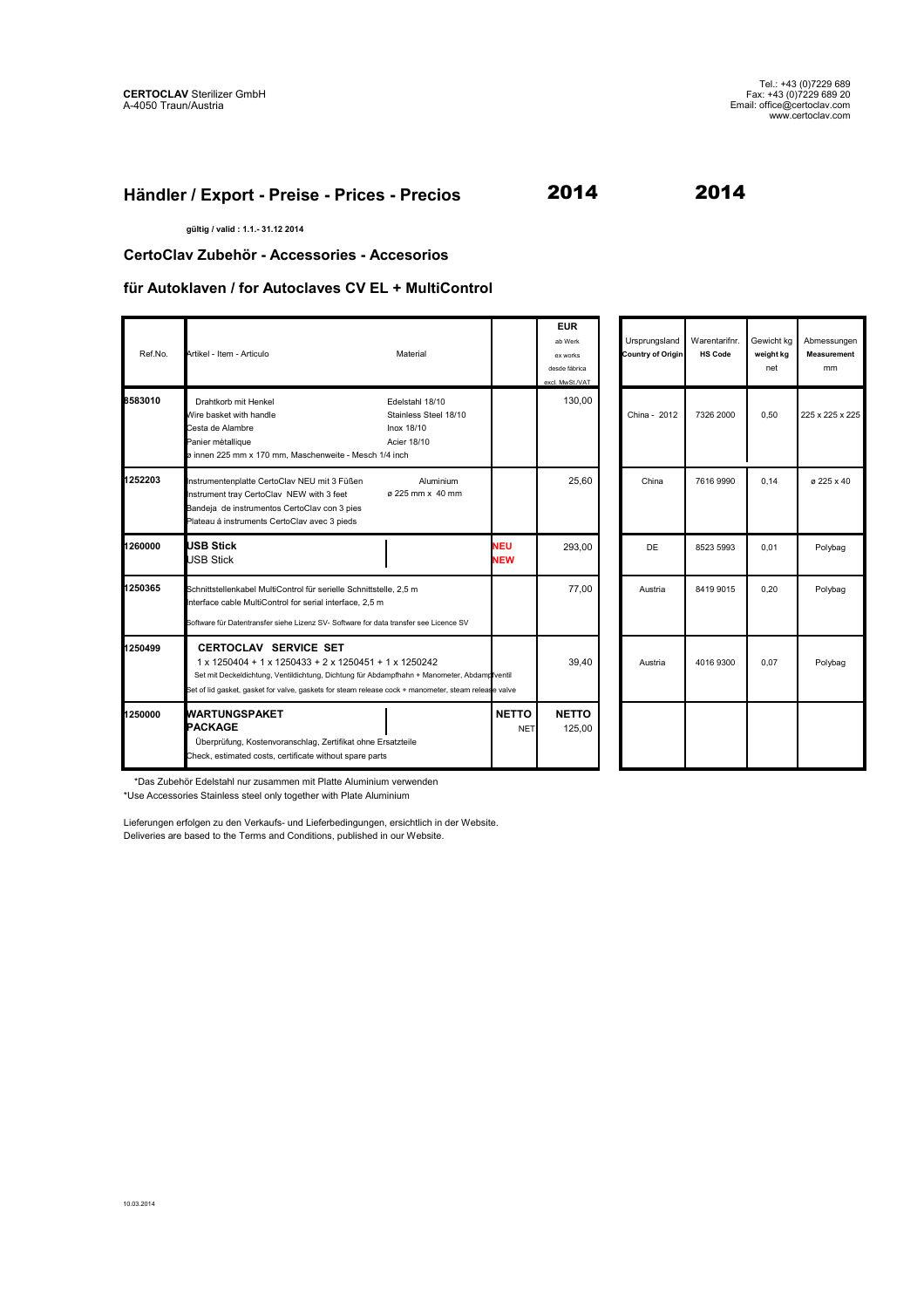## **CertoClav Ersatzteile - Spare Parts - Repuestos**

**excl. MWST / VAT / IVA gültig / valid : 1.1.- 31.12 2014**

| Ref.No.                                                        | Artikel                                                                                                                                                                                | Item                                                                                                                                                                                              | Articulo                                                                                                                                                                                                       |                                                    | <b>EUR</b><br>ab Werk<br>ex works<br>desde fábrica | Ursprungsland<br>Country of Origin                         | Warentarifnr.<br><b>HS Code</b>                                            | Gewicht kg<br>weight kg<br>net                     | Abmessunge<br>Measurement<br>mm                           |
|----------------------------------------------------------------|----------------------------------------------------------------------------------------------------------------------------------------------------------------------------------------|---------------------------------------------------------------------------------------------------------------------------------------------------------------------------------------------------|----------------------------------------------------------------------------------------------------------------------------------------------------------------------------------------------------------------|----------------------------------------------------|----------------------------------------------------|------------------------------------------------------------|----------------------------------------------------------------------------|----------------------------------------------------|-----------------------------------------------------------|
| 1250404<br>1260404<br>1250433<br>1250437<br>1250451<br>1250408 | Dichtung<br>unverpackt Silikon 24 cm für Deckel<br>verpackt Silikon 24 cm für Deckel<br>für Sterilisationsventil<br>für Thermometer CV-EL<br>für Manometer + Abdampfhahn<br>für Sockel | Gasket<br>loose Silicon white 24 cm for lid<br>backed Silicon white 24 cm for lid<br>for sterilization valve<br>for thermometer for CV-EL<br>for manometer + steam release cock<br>for black base | Junta<br>impaquetada Silicona 24 cm para tapa<br>empaquetada Silicona 24 cm para tapa<br>para válvula limitadora de presión<br>para termómetro para CV-EL<br>para manómetro + grifo de evacuación<br>para base | <b>SERVICE</b><br><b>SERVICE</b><br><b>SERVICE</b> | 19,80<br>20,60<br>1,40<br>3,10<br>2,00<br>15,60    | Spain<br>Spain<br>Austria<br>Germany<br>Germany<br>Germany | 4016 9300<br>4016 9300<br>6815 9990<br>7415 2900<br>6815 9990<br>4016 9300 | 0.053<br>0.059<br>0,002<br>0.003<br>0.002<br>0.027 | Ø 240<br>@240<br>Polybag<br>Polybag<br>Polybag<br>Polybag |
| 1250304<br>1250302<br>1250320<br>1250242                       | Ventil<br>Druckbegrenzung mit Dichtung<br>CV-EL 125/140°C<br>CV-EL 115/121°C<br>für MultiControl 3.0 bar<br>Abdampfventil                                                              | Valve<br>Pressure control CV-EL with gasket<br>CV-EL 125/140°C<br>CV-EL 115/121°C<br>for MultiControl 3.0 bar<br>Steam release valve                                                              | Válvula<br>Limitadora de presión para CV-EL + junta<br>CV-EL 125/140°C<br>CV-EL 115/121°C<br>para MultiControl 3.0 bar<br>Válvula de salida de vapor                                                           | <b>SERVICE</b>                                     | 103,50<br>103,50<br>103,50<br>20.00                | Austria<br>Austria<br>Austria<br>Austria                   | 8481 1099<br>8481 1099<br>8481 1099<br>8481 4010                           | 0.065<br>0.065<br>0.065<br>0,006                   | Polybag<br>Polybag<br>Polybag<br>Polybag                  |
| 1250310<br>1250305<br>1250317                                  | Sicherheitsventil mit 0-Ring<br>neu Bohrung 16,2 mm<br>alt Bohrung 13,5 mm<br>MC mit Entlüftungsdüse alt bis 1995                                                                      | Safety valve with O-ring<br>new bore 16.2 mm<br>old bore 13.5 mm<br>MC with venting nozzle old til 1995                                                                                           | Válvula de seguridad con anillo-O<br>nuevo aquiero 16,2 mm<br>de seguridad anterior agujero 13,5 mm<br>MC con tobera de ventilación, anterior hace 1995                                                        |                                                    | 24,90<br>23,40<br>33,20                            | Austria<br>Austria<br>Austria                              | 8481 4090<br>8481 4090<br>8481 4090                                        | 0.021<br>0,019<br>0.021                            | Polybag<br>Polybag<br>Polybag                             |
| 1250499                                                        | <b>CERTOCLAV</b><br><b>SET</b><br><b>SERVICE</b><br>1 x 1250404 + 1 x 1250433 + 2 x 1250451 + 1 x 1250242                                                                              |                                                                                                                                                                                                   |                                                                                                                                                                                                                |                                                    | 39,40                                              | Austria                                                    | 4016 9390                                                                  | 0.070                                              | Polybag                                                   |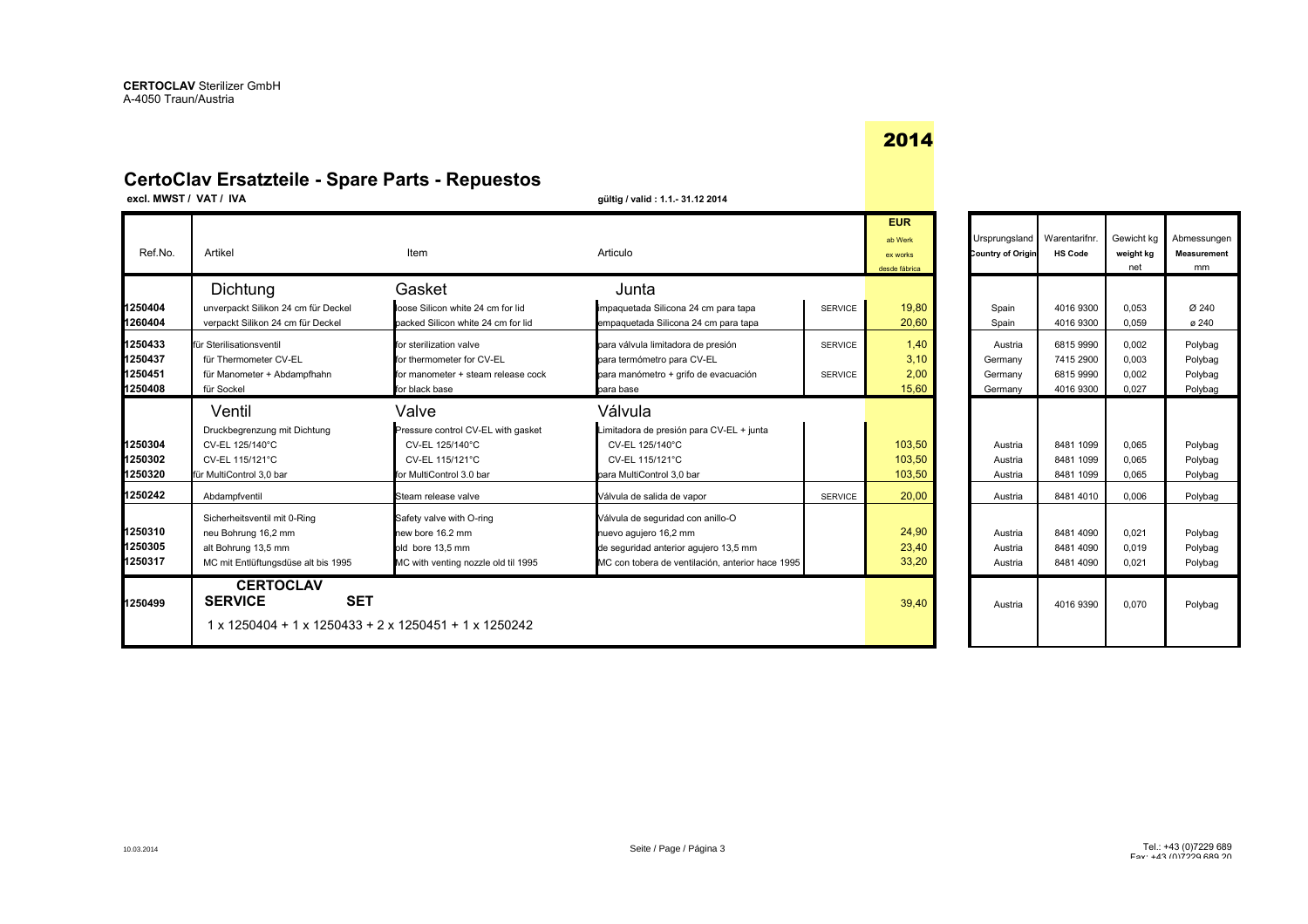## **CertoClav Ersatzteile - Spare Parts - Repuestos**

**excl. MWST / VAT / IVA gültig / valid : 1.1.- 31.12 2014**

|          |                                                                 |                                                                                            |                                                                            | <b>EUR</b>    |                   |                |            |                    |
|----------|-----------------------------------------------------------------|--------------------------------------------------------------------------------------------|----------------------------------------------------------------------------|---------------|-------------------|----------------|------------|--------------------|
|          |                                                                 |                                                                                            |                                                                            | ab Werk       | Ursprungsland     | Warentarifnr.  | Gewicht kg | Abmessungen        |
| Ref.No.  | Artikel                                                         | Item                                                                                       | Articulo                                                                   | ex works      | Country of Origin | <b>HS Code</b> | weight kg  | <b>Measurement</b> |
|          |                                                                 |                                                                                            |                                                                            | desde fábrica |                   |                | net        | mm                 |
|          | Griff                                                           | Handle                                                                                     | Asa                                                                        |               |                   |                |            |                    |
| 1250235  | Deckelgriff m. Verriegelung komplett                            | Lid handle with lock complete                                                              | Asa de tapa con mecanismo de cierre comp.                                  | 38,20         | Germany           | 3924 9090      | 0.382      | 140x70x60          |
| 1240239  | Verriegelung 4-teilig für Reparatur                             | Locking mechanismn 4 parts only for repair                                                 | Mecanismo de cierre comp.                                                  | 25,70         | Germany           | 7616 9910      | 0.020      | Polybag            |
| 1250236  | Deckelgriff mit Schraube + Mutter                               | Lid handle with screw + nut                                                                | Asa de tapa con tornillo + tuerca                                          | 19,60         | Germany           | 3924 9090      | 0.144      | 140x70x60          |
|          | für Sterilisationskammer komplett                               | for sterilization chamber complete                                                         | para cámera de esterilización comp.                                        |               |                   |                |            |                    |
| 1250237  | mit Pfeil                                                       | with arrow                                                                                 | con saete                                                                  | 16,60         | Germany           | 3924 9090      | 0.200      | 80x70x60           |
| 1250238  | ohne Pfeil                                                      | without arrow                                                                              | sin saete                                                                  | 16,60         | Germany           | 3924 9090      | 0.200      | 80x70x60           |
|          | Deckel + Bauteile                                               | Lid + parts                                                                                | Гара + piezas                                                              |               |                   |                |            |                    |
| 7940326  | Deckel ohne Bauteile CV-EL/MC                                   | Lid without parts CV-EL/MC                                                                 | Tapa sin accesorio CV-EL/MC                                                | 358,60        | Austria           | 7616 9910      | 1.400      | 420x300x160        |
| 8511310  | Deckel CV-EL komplett.<br>ohne Druckbegrenzungsventil           | Lid CV-EL complete.<br>without pressure control valve                                      | Tapa CV-EL completo,<br>sin válvula limitadora de presión                  | 890,80        | Austria           | 8419 9015      | 2,500      | 420x300x160        |
| 8510312  | Deckel MultiControl kpl. mit Ventil 3,0 bar                     | Lid MultiControl complete with valve 3,0 bar                                               | Tapa MultiControl cmpl.con válvula 3,0 bar                                 | 936,30        | Austria           | 8419 9015      | 2,400      | 420x300x160        |
| 1250332  | Thermometer mit Dichtung                                        | Thermometer with gasket                                                                    | Termómetro con junta                                                       | 126,30        | Germany           | 9025 1180      | 0,285      | 300x100x60         |
| 1250330  | Glassäule für Thermometer                                       | Glass scale for thermometer                                                                | Escala de vidrio para termómetro                                           | 51,30         | Germany           | 9025 1180      | 0.020      |                    |
| 1250334  | Manometer EN837-1 KL1.6 mit Eichung                             | Manometer EN837-1 Cl.1.6 with calibration                                                  | Manómetro EN837-1 Cl.1.6 con calibracion                                   | 292,90        | Germany           | 9026 2040      | 0.259      | 100x95x75          |
| 1250334A | Manometer EN837-1 KL 1.6 mit<br>Werksbescheinigung nach EN10204 | Manometer EN837-1 Cl.1.6 with Manufact.<br>Certificat acc. EN10204                         | Manómetro EN837-1 Cl.1.6 con Certificado de<br>fabricante conforme EN10204 | 181,80        | Germany           | 9026 2040      | 0,259      | 100x95x75          |
| 1250348  | Abdampfhahn CV-EL komplett                                      | Steam release cock CV-EL complete                                                          | Grifo de evacuación CV-EL completo                                         | 109,10        | Austria           | 84818081       | 0.153      | 100x95x75          |
| 1250194  | Mutter für Manometer + Abdampfhahn                              | Counter nut for manometer + steam release cock Tuerca para manómetro y grifo de evacuación |                                                                            | 2,40          | Poland            | 7415 3300      | 0.006      | Polybag            |
| 1250208  | Abdampfhahn MC mit<br>Entlüftungsdüse ab 1995 kpl.              | Steam release cock MC with<br>venting nozzle new since 1995                                | Grifo de evacuación MC con<br>tobera de ventilación nueva versión 1995     | 176,80        | Austria           | 84818081       | 0.153      | 100x95x75          |
| 1240211  | Düsenplatte MC 11mm ø                                           | Plate with venting nozzle for MC 11 mm ø                                                   |                                                                            | 68,00         | Austria           | 84818081       | 0.002      | Einbau             |
| 1250380  | Reinigungsnadel für Entlüftungsdüse                             | Cleaning needle for venting nozzle                                                         | Aquia de limpieza para tobera de ventilación                               | 11.10         | Austria           | 7320 9090      | 0.002      | Polybag            |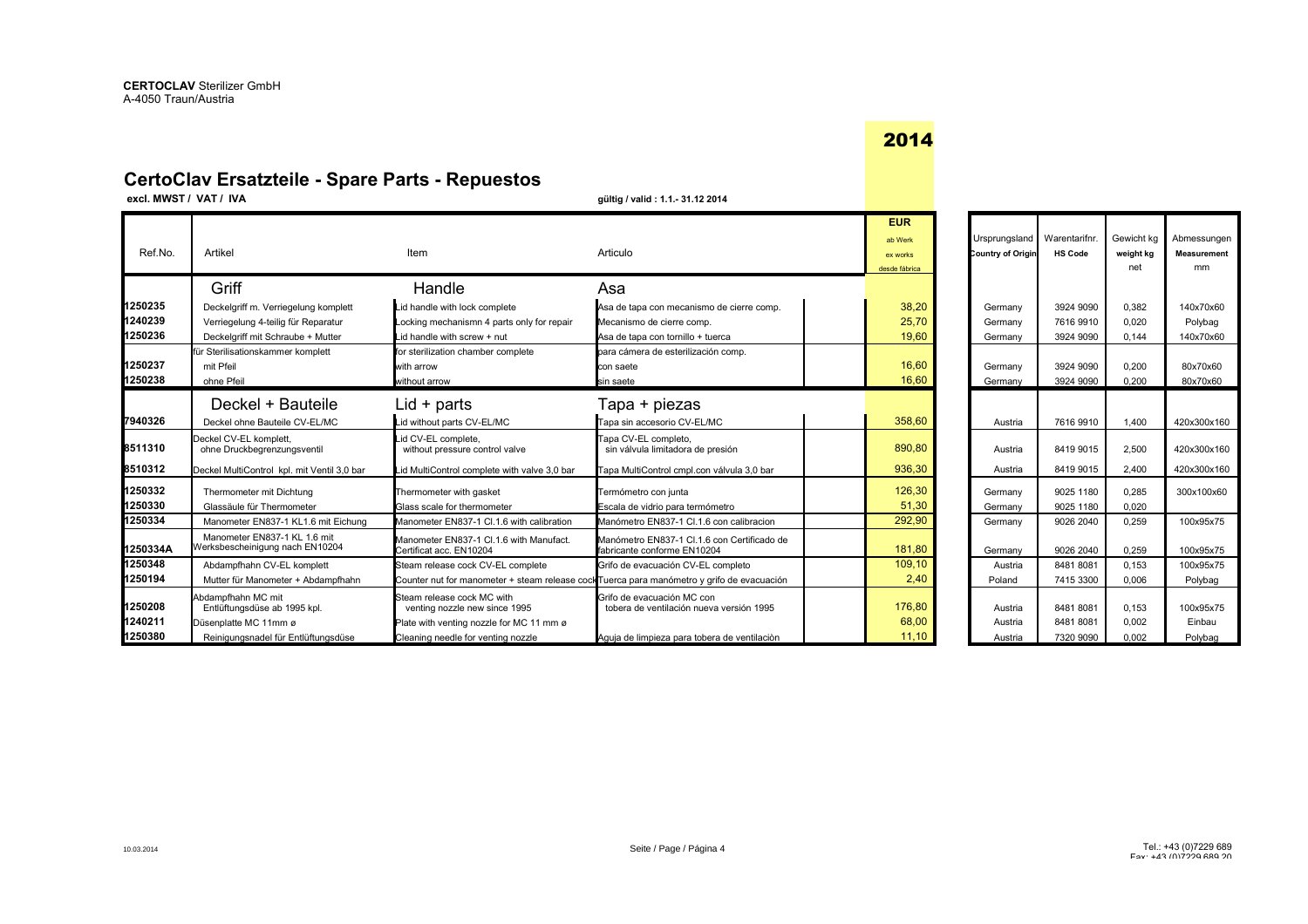## **CertoClav Ersatzteile - Spare Parts - Repuestos**

**excl. MWST / VAT / IVA gültig / valid : 1.1.- 31.12 2014**

| Ref.No.            | Artikel                                                     | Item                                                       | Articulo                                | <b>EUR</b><br>ab Werk<br>ex works<br>desde fábrica | Ursprungsland   Warentarifnr.<br>Country of Origin | <b>HS Code</b> | Gewicht kg<br>weight kg<br>net | Abmessungen<br><b>Measurement</b><br>mm |
|--------------------|-------------------------------------------------------------|------------------------------------------------------------|-----------------------------------------|----------------------------------------------------|----------------------------------------------------|----------------|--------------------------------|-----------------------------------------|
|                    | Kammer                                                      | Chamber                                                    | Cámara                                  |                                                    |                                                    |                |                                |                                         |
|                    | Sterilisationskammer mit Griff + Sockel                     | Sterilization chamber with handles + base                  | Cámara de esterilización completa       |                                                    |                                                    |                |                                |                                         |
| 8520112            | CV-EL 12L GS                                                | CV-EL 12L GS                                               | CV-EL 12L GS                            | 1.223.10                                           | Austria                                            | 8419 9015      | 4.550                          | 360x300x500                             |
| 8520118            | CV-EL 18L GS                                                | CV-EL 18L GS                                               | CV-EL 18L GS                            | 1.659.40                                           | Austria                                            | 8419 9015      | 5.200                          | 360x300x500                             |
| 8523312            | MultiControl 12 L                                           | MultiControl 12 L                                          | MultiControl 12 L                       | 1.263,80                                           | Austria                                            | 8419 9015      | 4.550                          | 360x300x500                             |
| 8523318            | MultiControl 18 L                                           | MultiControl 18 L                                          | MultiControl 18 L                       | 1.700,20                                           | Austria                                            | 8419 9015      | 5.200                          | 360x300x500                             |
|                    | Sockel mit Steckdose für                                    | Base with socket for                                       | Base con clavija para                   |                                                    |                                                    |                |                                |                                         |
| 1250324            | CV-EL 12/18 L mit/ohne Sicherungen                          | CV-EL 12/18 L with/without fuses                           | CV-EL 12/18 L con/sin fusible           | 108,70                                             | Germany                                            | 3924 9090      | 0,552                          | ø 240 x 70 mm                           |
| 1251324            | MultiControl                                                | MultiControl                                               | MultiControl                            | 108,70                                             | Germany                                            | 3924 9090      | 0.552                          | ø 240 x 70 mm                           |
| 1250347            |                                                             |                                                            |                                         |                                                    |                                                    |                |                                |                                         |
| 1250329            | Grüner Wippschalter mit Abdeckung                           | Green rocker switch with cover                             | Interruptor de encendido verde          | 20,40                                              | Germany                                            | 8536 5080      | 0.009                          | Polybag                                 |
| 1250338            | Temperatur-Reglerknopf CV-EL                                | Tuning knob setting temperaure CV-EL                       | Botón - termostato ajuste de temp.CV-EL | 11,60                                              | Germany                                            | 8487 9090      | 0,008                          | Polybag                                 |
|                    | Thermostat Regler CV-EL                                     | Thermostat CV-EL                                           | Termostato para CV-EL                   | 48,80                                              | Czech Rep.                                         | 9032 1089      | 0.041                          | Polybag                                 |
| 1250335<br>1250325 | <b>Bimetall-Sicherung</b>                                   | Bimetal fuse                                               | Fusible bimetálico                      | 20,70                                              | Czech Rep.                                         | 9032 1089      | 0.010                          | Polybag                                 |
|                    | Heissgerätesteckdose komplett                               | Socket complete                                            | Base de enchufe completo                | 33,80                                              | Czech Rep.                                         | 8536 6910      | 0.050                          | Polybag                                 |
| 1250363            | Sicherung 10 Amp.                                           | Fuse 10 Amp.                                               | Fusible 10 Amp.                         | 1,50                                               | China                                              | 8536 1010      | 0,001                          | Polybag                                 |
|                    | Kabelsatz komplett                                          | Cable set complete                                         | Juego de cables completo                |                                                    |                                                    |                |                                |                                         |
| 1250355            | für CV-EL mit Sicherungen                                   | for CV-EL with fuses                                       | para CV-EL con fusible                  | 49,80                                              | Austria                                            | 8544 4290      | 0.047                          | Polybag                                 |
| 1250357            | für CV-EL ohne Sicherungen                                  | for CV-EL without fuses                                    | para CV-EL sin fusible                  | 49,80                                              | Austria                                            | 8544 4290      | 0.049                          | Polybag                                 |
| 1250356            | für MultiControl Kammer                                     | for MultiControl chamber                                   | para MultiControl cámara                | 39,30                                              | Austria                                            | 8544 4290      | 0.027                          | Polybag                                 |
| 1250337            | Netzkabel mit Stecker CV-EL<br>1250337CH= Schweizer Stecker | Cable with mains plug for CV-EL<br>1250337UK= with UK-plug | Cable con enchufe para CV-EL            | 41,60                                              | Austria                                            | 8544 4995      | 0.428                          | Polybag                                 |